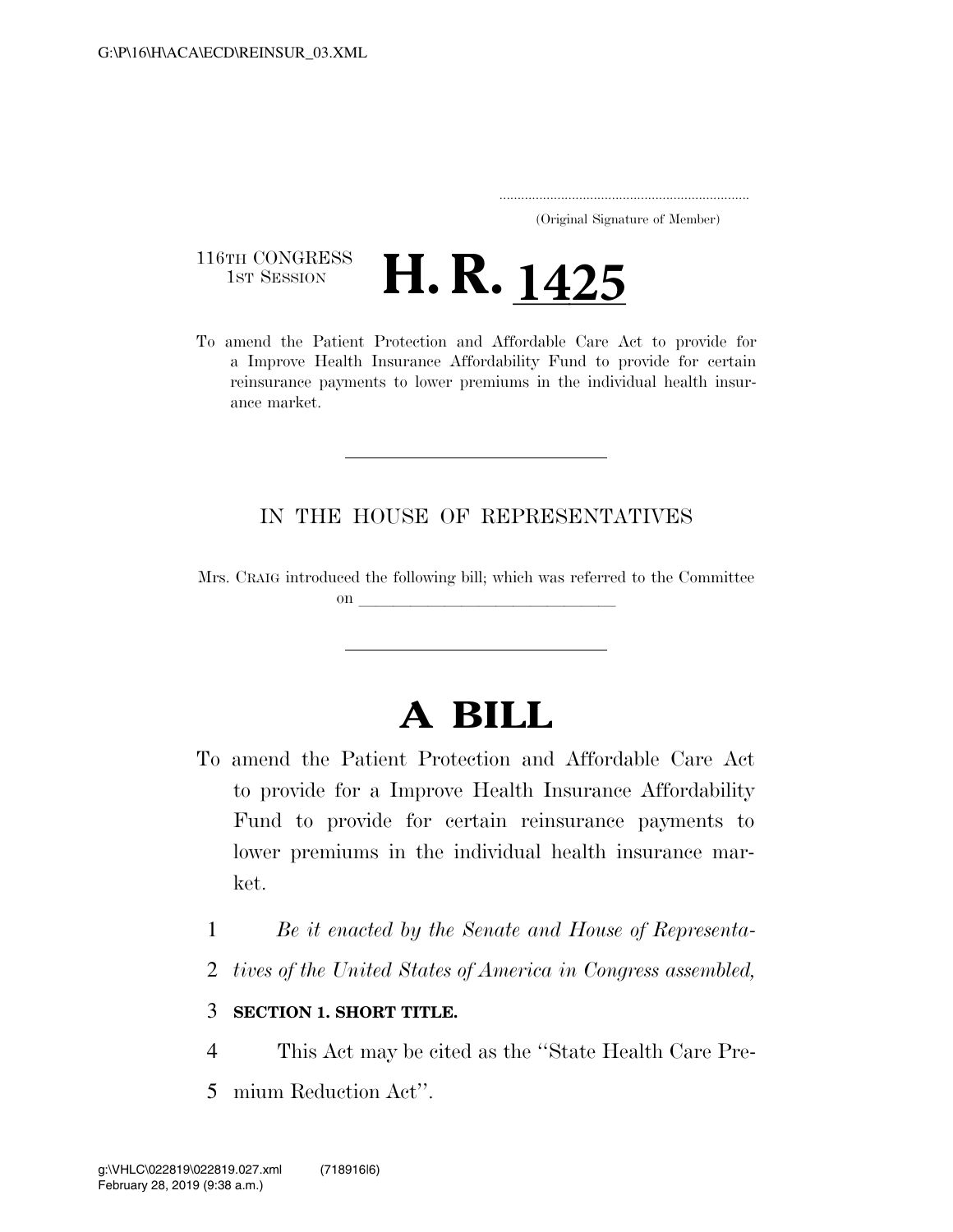$\mathcal{D}_{\mathcal{L}}$ 

### **SEC. 2. IMPROVE HEALTH INSURANCE AFFORDABILITY FUND.**

 Subtitle D of title I of the Patient Protection and Affordable Care Act is amended by inserting after part 5 (42 U.S.C. 18061 et seq.) the following new part:

### **''PART 6—IMPROVE HEALTH INSURANCE AFFORDABILITY FUND**

### **''SEC. 1351. ESTABLISHMENT OF PROGRAM.**

 ''There is hereby established the 'Improve Health In- surance Affordability Fund' to be administered by the Sec- retary of Health and Human Services, acting through the Administrator of the Centers for Medicare & Medicaid Services (in this section referred to as the 'Adminis- trator'), to provide funding, in accordance with this title, to the 50 States and the District of Columbia (each re- ferred to in this section as a 'State') beginning on January 1, 2020, for the purposes described in section 1352.

#### **''SEC. 1352. USE OF FUNDS.**

 ''(a) IN GENERAL.—A State shall use the funds allo- cated to the State under this part for one of the following purposes:

 $\frac{1}{2}$  (1) To provide reinsurance payments to health insurance issuers with respect to individuals enrolled under individual health insurance coverage (other than through a plan described in subsection (b)) of-fered by such issuers.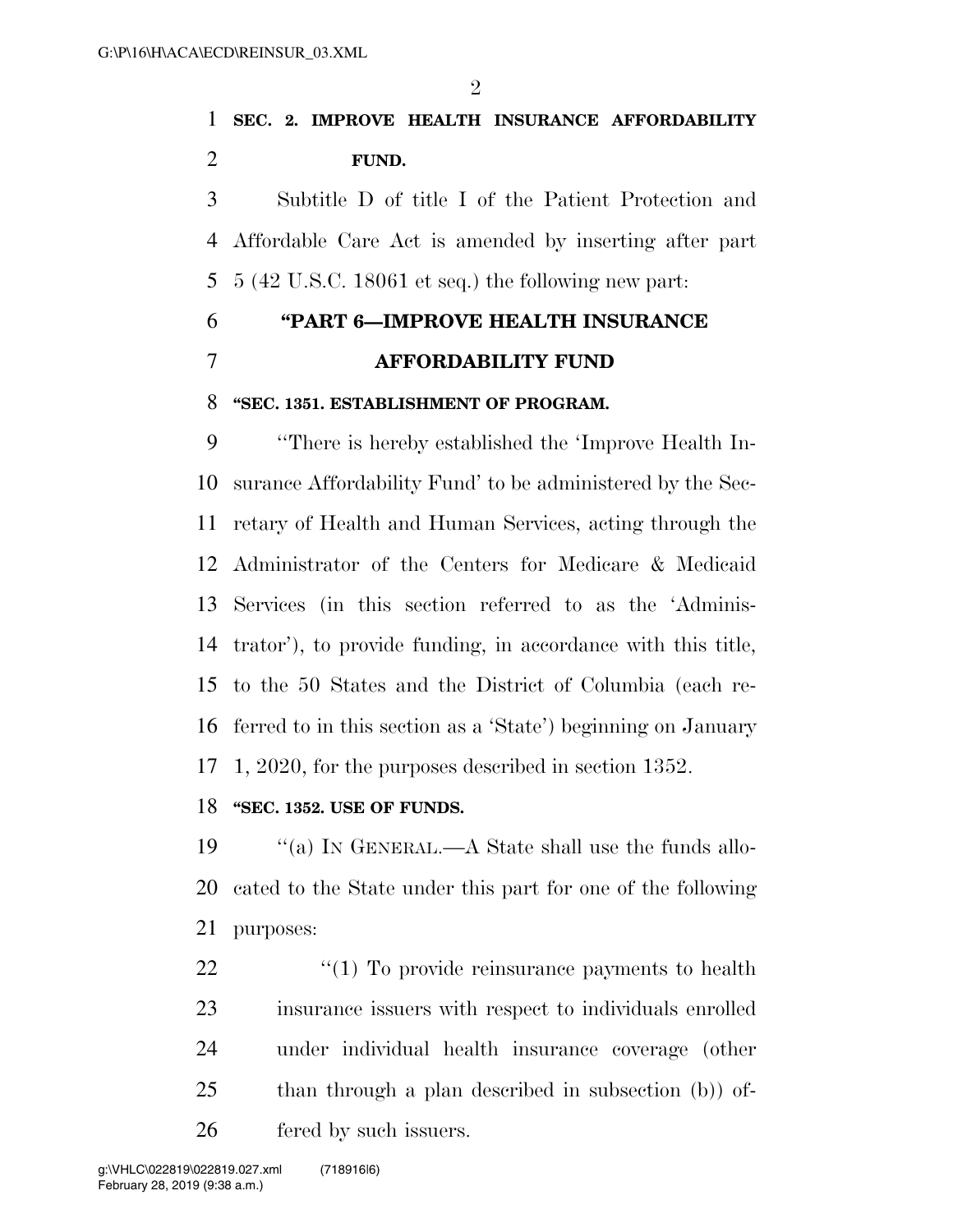| $\mathbf{1}$   | $"(2)$ To provide assistance (other than through        |
|----------------|---------------------------------------------------------|
| $\overline{2}$ | payments described in paragraph $(1)$ ) to reduce out-  |
| 3              | of-pocket costs, such as copayments, coinsurance,       |
| $\overline{4}$ | premiums, and deductibles, of individuals enrolled      |
| 5              | under qualified health plans offered on the indi-       |
| 6              | vidual market through an Exchange.                      |
| $\tau$         | "(b) EXCLUSION OF CERTAIN GRANDFATHERED AND             |
| 8              | TRANSITIONAL PLANS.—For purposes of subsection (a),     |
| 9              | a plan described in this subsection is the following:   |
| 10             | "(1) A grandfathered health plan (as defined in         |
| 11             | section $1251$ ).                                       |
| 12             | "(2) A plan (commonly referred to as a 'transi-         |
| 13             | tional plan') continued under the letter issued by the  |
| 14             | Centers for Medicare & Medicaid Services on No-         |
| 15             | vember 14, 2013, to the State Insurance Commis-         |
| 16             | sioners outlining a transitional policy for coverage in |
| 17             | the individual and small group markets to which sec-    |
| 18             | tion 1251 does not apply, and under the extension       |
| 19             | of the transitional policy for such coverage set forth  |
| 20             | in the Insurance Standards Bulletin Series guidance     |
| 21             | issued by the Centers for Medicare & Medicaid Serv-     |
| 22             | ices on March 5, 2014, February 29, 2016, Feb-          |
| 23             | ruary 13, 2017, and April 9, 2018, or under any         |
| 24             | subsequent extensions thereof.                          |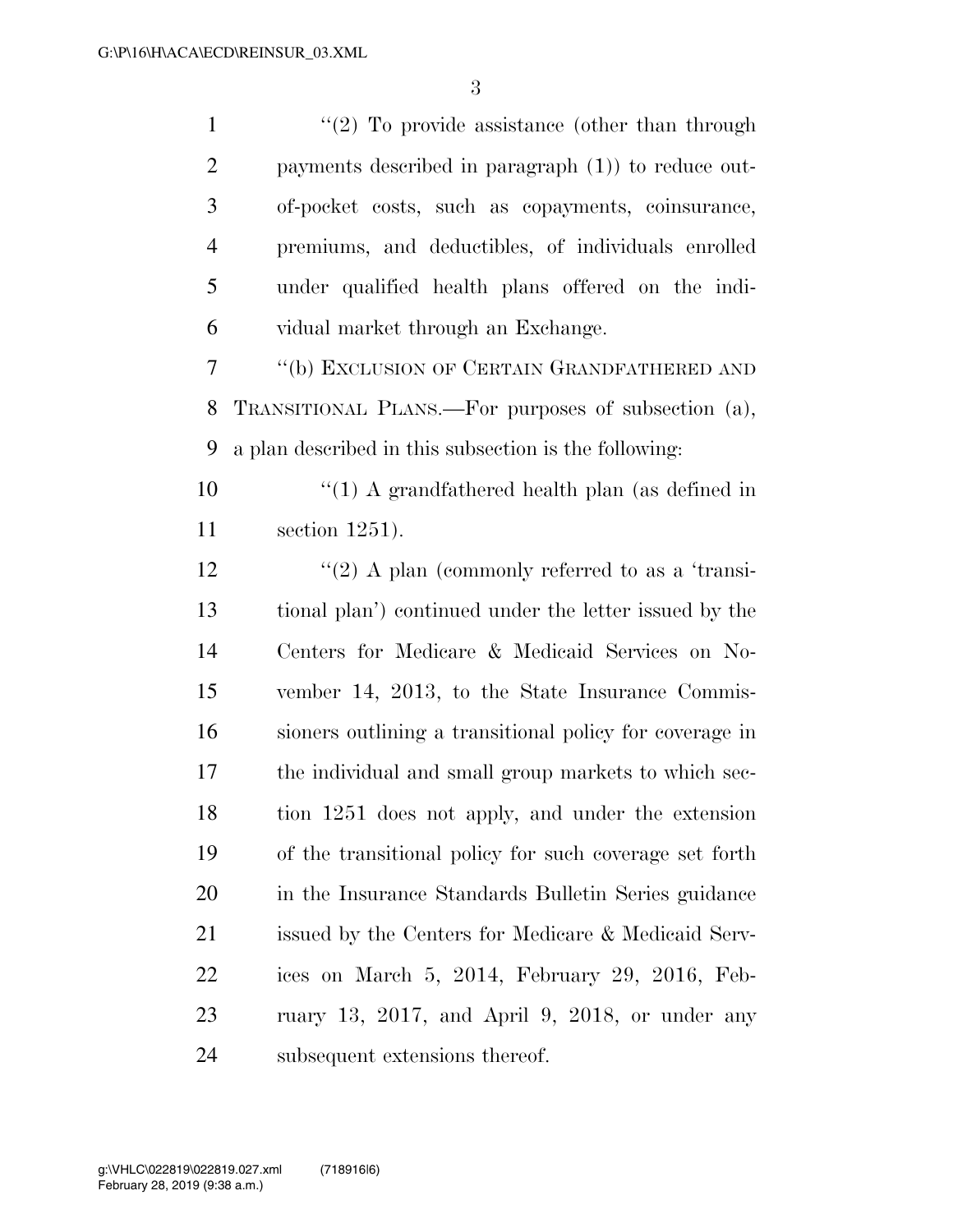## **''SEC. 1353. STATE ELIGIBILITY AND APPROVAL; DEFAULT SAFEGUARD.**  ''(a) ENCOURAGING STATE OPTIONS FOR ALLOCA-TIONS.—

5 "(1) In GENERAL.—To be eligible for an alloca- tion of funds under this part for a year (beginning with 2020), a State shall submit to the Adminis- trator an application at such time (but, in the case of allocations for 2020, not later than 90 days after the date of the enactment of this title and, in the case of allocations for a subsequent year, not later than March 31 of the previous year) and in such form and manner as specified by the Administrator containing—

 $\mathbf{15}$  ''(A) a description of how the funds will be used; and

17 ''(B) such other information as the Admin-istrator may require.

19 "(2) AUTOMATIC APPROVAL.—An application so submitted is approved unless the Administrator noti- fies the State submitting the application, not later than 60 days after the date of the submission of such application, that the application has been de- nied for not being in compliance with any require-ment of this part and of the reason for such denial.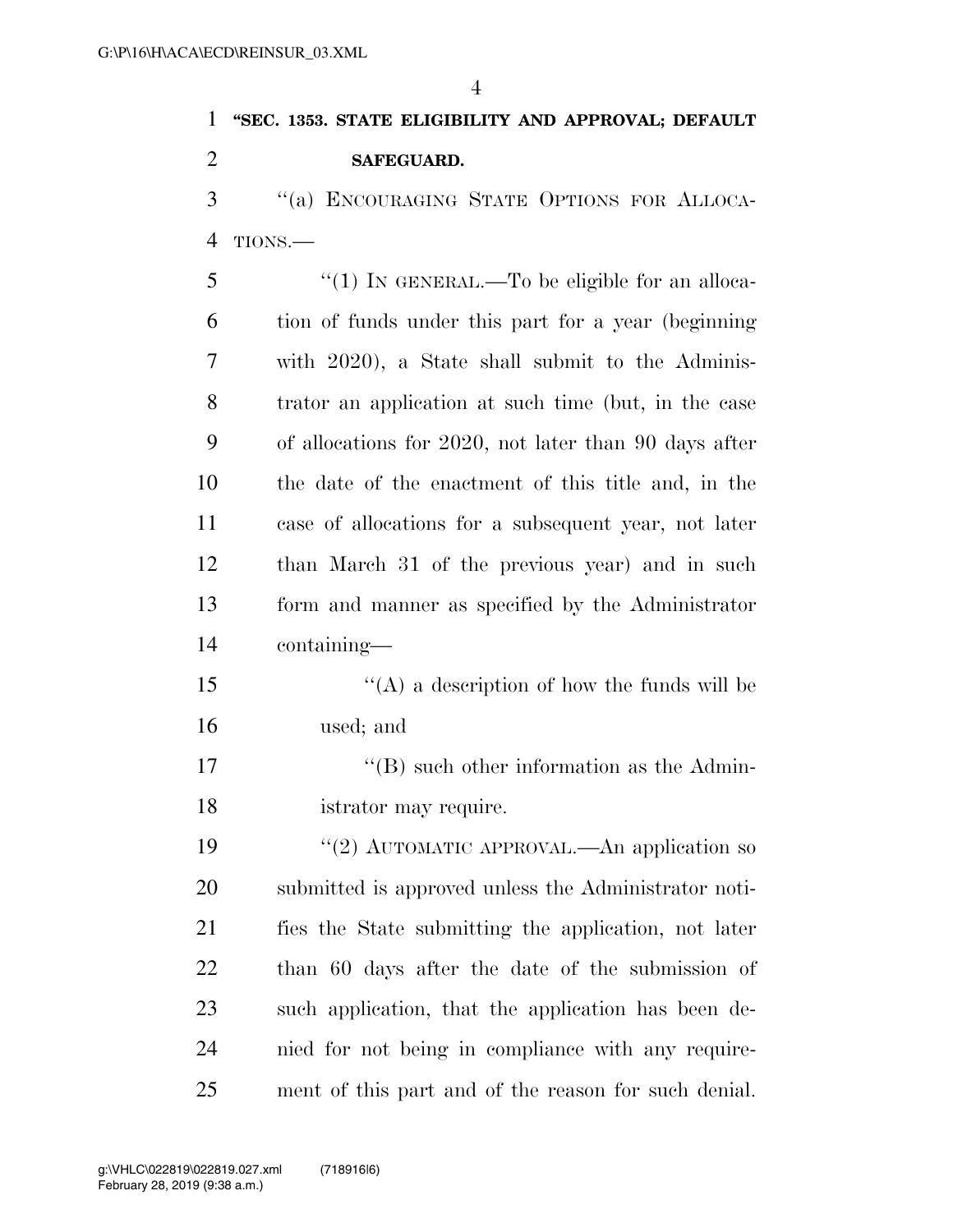1 ''(3) 5-YEAR APPLICATION APPROVAL.—If an application of a State is approved for a purpose de- scribed in section 1352 for a year, such application shall be treated as approved for such purpose for each of the subsequent 4 years.

''(b) DEFAULT FEDERAL SAFEGUARD.—

7 "(1) 2020.—For allocations made under this part for 2020, in the case of a State that does not submit an application under subsection (a) by the 90-day submission date applicable to such year under subsection (a)(1) and in the case of a State that does submit such an application by such date that is not approved, the Administrator, in consulta- tion with the State insurance commissioner, shall use, in accordance with paragraph (3), the allocation 16 that would otherwise be provided to the State under this part for such year for such State.

18 "(2) 2021 AND SUBSEQUENT YEARS.—In the case of a State that does not have in effect an ap- proved application under this section for 2021 or a subsequent year, the Administrator, in consultation with the State insurance commissioner, shall use, in accordance with paragraph (3), the allocation that would otherwise be provided to the State under this part for such year for such State.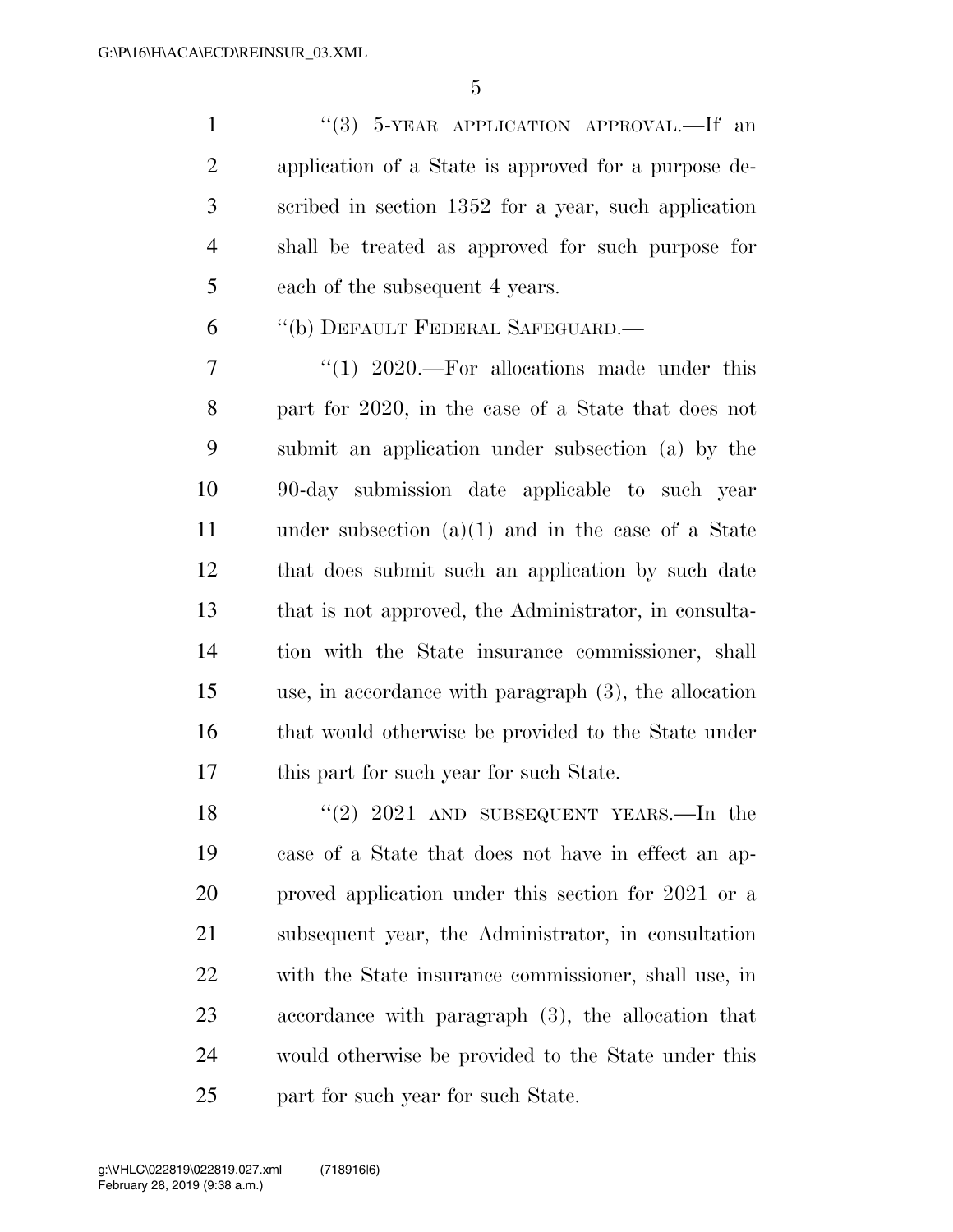''(3) SPECIFIED USE.—An allocation for a State made pursuant to paragraph (1) or (2) for a year shall be used to carry out the purpose described in section 1352(1) in such State by providing rein- surance payments to health insurance issuers with respect to attachment range claims (as defined in section 1354(b)(2), using the dollar amounts speci- fied in subparagraph (B) of such section for such year) in an amount equal to the percentage (speci- fied for such year by the Secretary under such sub-paragraph) of the amount of such claims.

#### **''SEC. 1354. ALLOCATIONS.**

 ''(a) APPROPRIATION.—For the purpose of providing allocations for States under this part there is appro- priated, out of any money in the Treasury not otherwise appropriated \$10,000,000,000 for 2020 and each subse-quent year.

- 18 "(b) ALLOCATIONS.
- 19 "(1) PAYMENT.—

20 "(A) IN GENERAL.—From amounts appro- priated under subsection (a) for a year, the Secretary shall, with respect to a State and not later than the date specified under subpara-graph (B) for such year, allocate for such State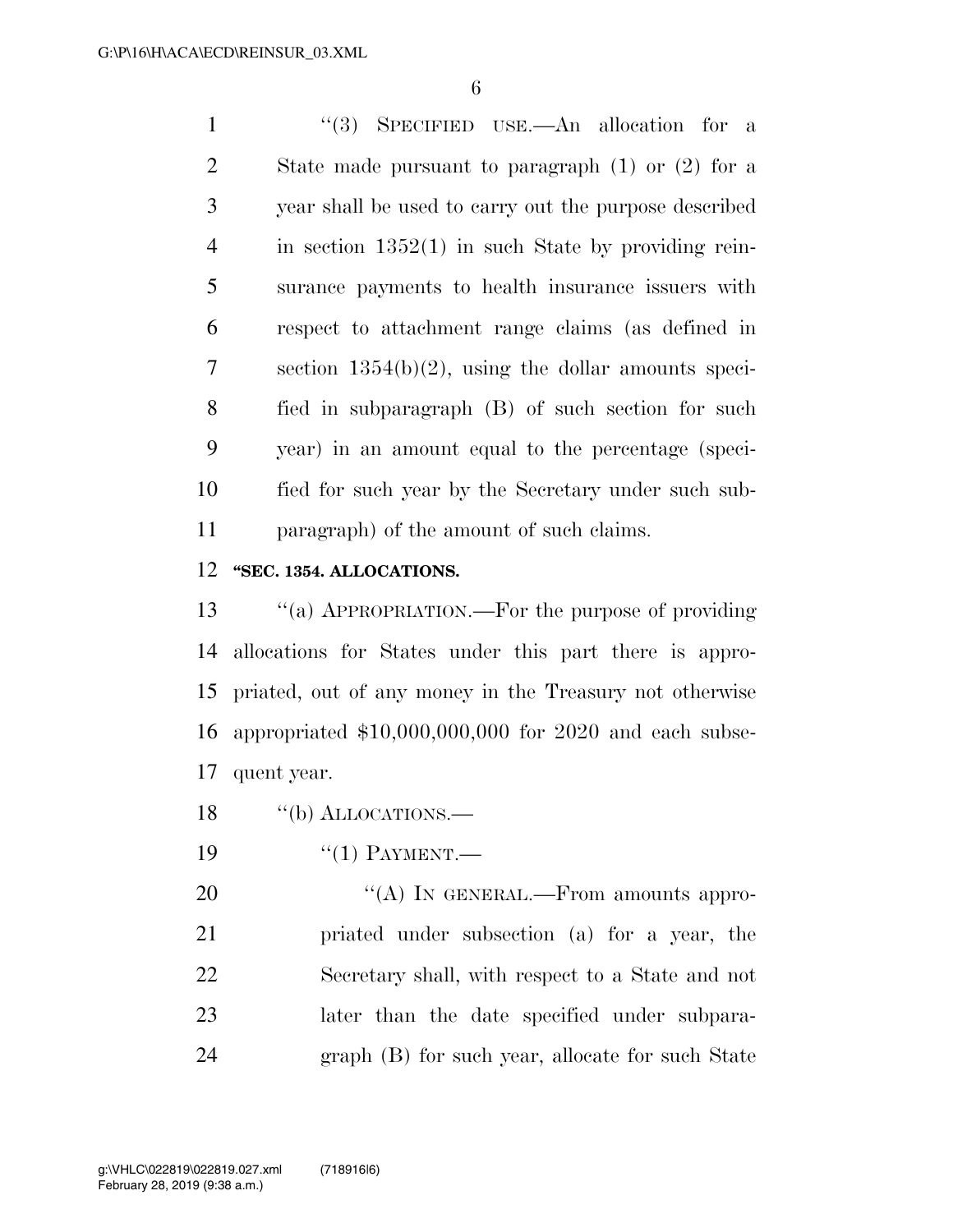| $\mathbf{1}$   | the amount determined for such State and year     |
|----------------|---------------------------------------------------|
| $\overline{2}$ | under paragraph $(2)$ .                           |
| 3              | "(B) SPECIFIED DATE.—For purposes of              |
| $\overline{4}$ | subparagraph $(A)$ , the date specified in this   |
| 5              | subparagraph is—                                  |
| 6              | "(i) for 2020, the date that is $45 \text{ days}$ |
| $\tau$         | after the date of the enactment of this           |
| 8              | title; and                                        |
| 9              | "(ii) for $2021$ or a subsequent year,            |
| 10             | January 1 of the respective year.                 |
| 11             | "(C) NOTIFICATIONS OF ALLOCATION                  |
| 12             | AMOUNTS.—For 2021 and each subsequent             |
| 13             | year, the Secretary shall notify each State of    |
| 14             | the amount determined for such State under        |
| 15             | paragraph $(2)$ for such year by not later than   |
| 16             | January 1 of the previous year.                   |
| 17             | (2)<br>ALLOCATION AMOUNT<br>DETERMINA-            |
| 18             | TIONS.-                                           |
| 19             | "(A) IN GENERAL.—For purposes of para-            |
| 20             | $graph(1)$ , the amount determined under this     |
| 21             | paragraph for a year for a State is the amount    |
| 22             | that the Secretary estimates would be expended    |
| 23             | under this part for such year on attachment       |
| 24             | range claims of individuals residing in such      |
| 25             | State if all States used such funds only for the  |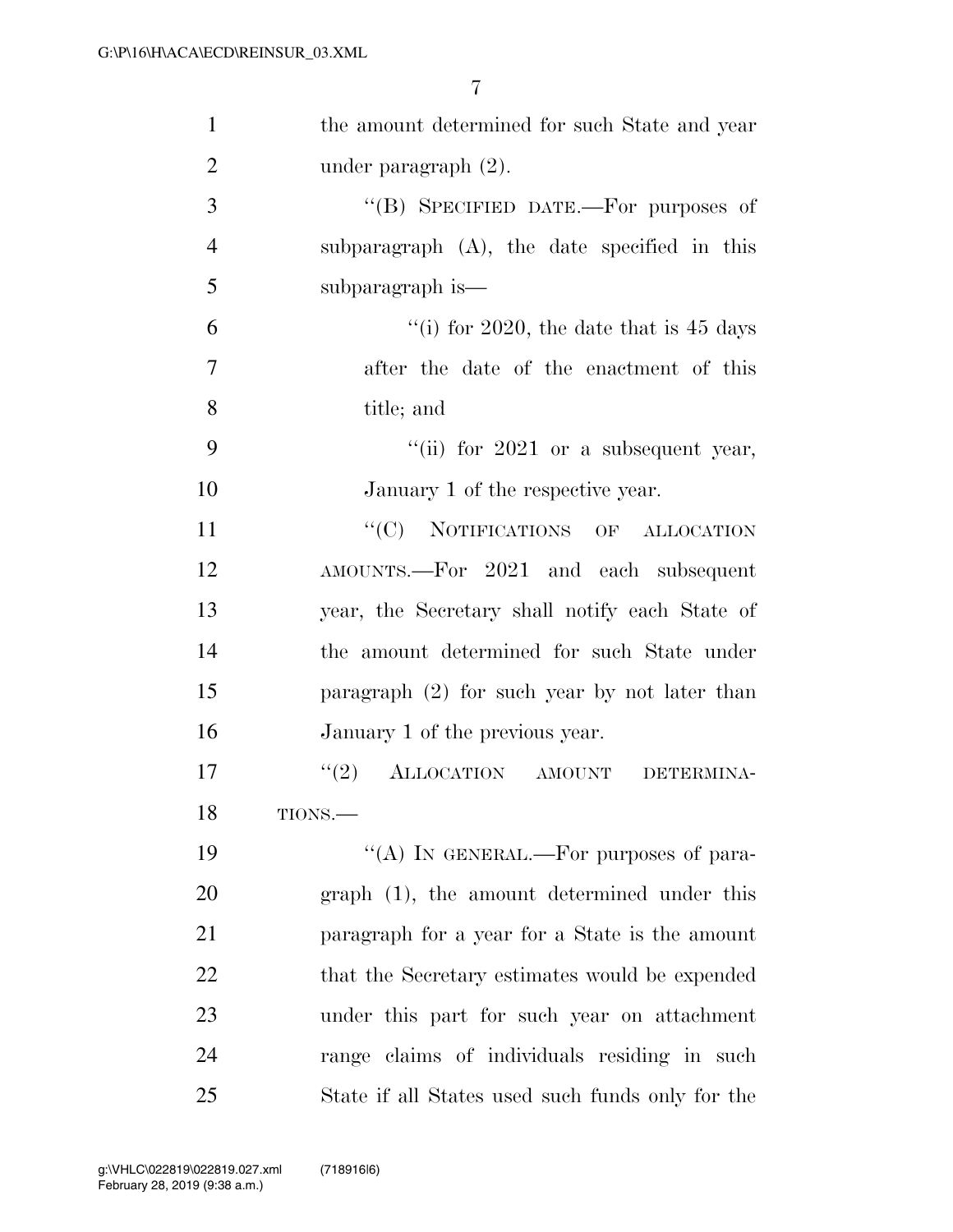purpose described in paragraph (1) of section 2 1352 at the dollar amounts and percentage specified under subparagraph (B) for such year. For purposes of the previous sentence and sec-5 tion  $1353(b)(3)$ , the term 'attachment range claims' means, with respect to an individual, the claims for such individual that exceed a dollar amount specified by the Secretary for a year, but do not exceed a ceiling dollar amount speci- fied by the Secretary for such year, under sub-paragraph (B).

12 "(B) SPECIFICATIONS.—For purposes of subparagraph (A) and section 1353(b)(3), the Secretary shall determine the dollar amounts and the percentage to be specified under sub- paragraph (A) for a year in a manner to ensure that the total amount of expenditures under this part for such year is estimated to equal the total amount appropriated for such year under subsection (a) if such expenditures were used solely for the purpose described in paragraph (1) of section 1352 for attachment range claims at the dollar amounts and percentage so speci-fied for such year.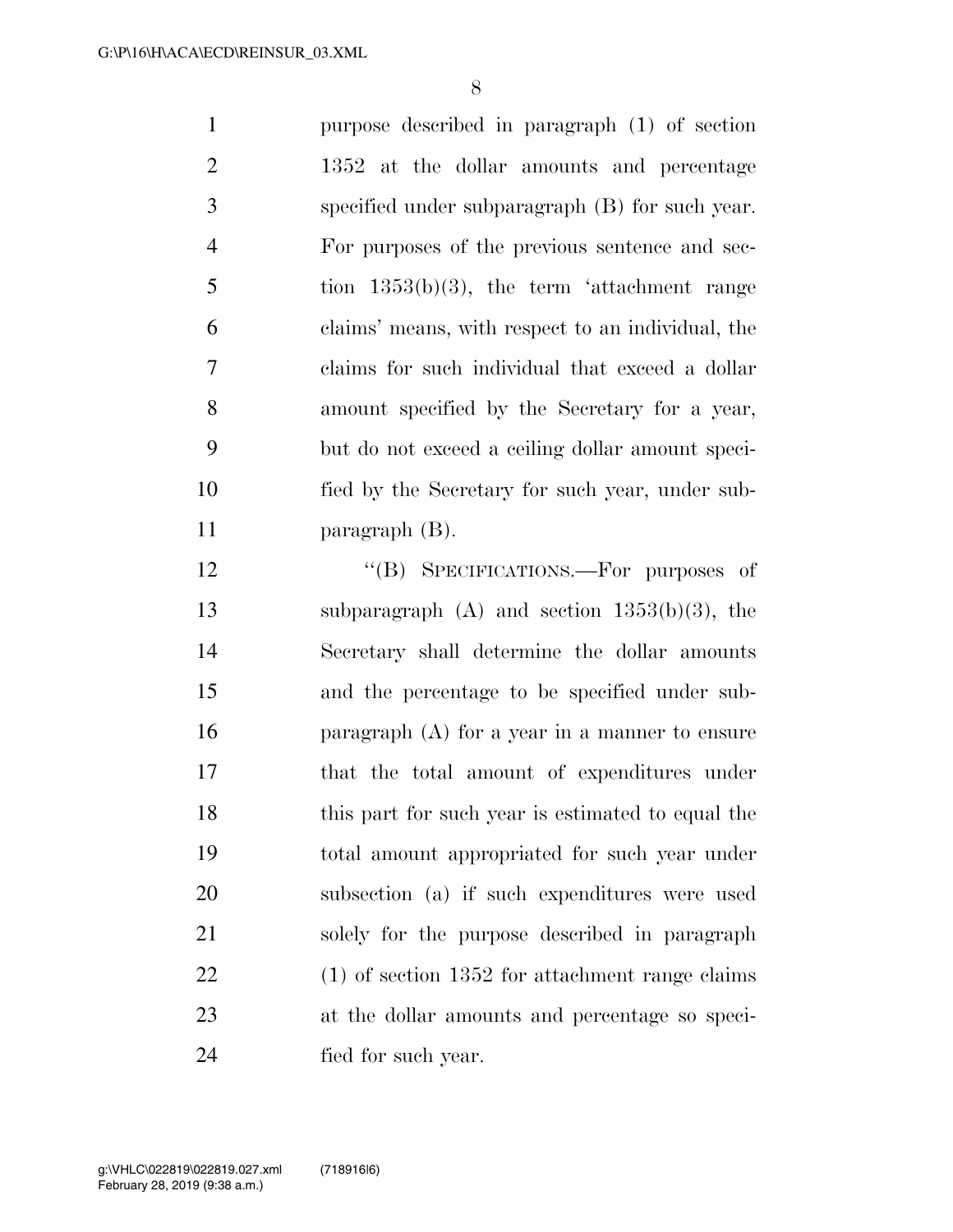| $\mathbf{1}$   | "(3) AVAILABILITY.—Funds allocated to a                 |
|----------------|---------------------------------------------------------|
| $\overline{2}$ | State under this subsection for a year shall remain     |
| 3              | available through the end of the subsequent year.       |
| $\overline{4}$ | "(c) ANNUAL DISTRIBUTION OF PREVIOUS YEAR'S             |
| 5              | REMAINING FUNDS.                                        |
| 6              | "(1) IN GENERAL.— In carrying out subsection            |
| 7              | (b), the Secretary shall, with respect to a year (be-   |
| 8              | ginning with 2021), not later than March 31 of such     |
| 9              | year—                                                   |
| 10             | $\lq\lq$ determine the amount of funds, if              |
| 11             | any, from the amounts appropriated under sub-           |
| 12             | section (a) for the previous year but not allo-         |
| 13             | cated for such previous year; and                       |
| 14             | $\lq\lq$ if the Secretary determines that any           |
| 15             | funds were not so allocated for such previous           |
| 16             | year, allocate such remaining funds to States           |
| 17             | for such year, in accordance with paragraph             |
| 18             | (2).                                                    |
| 19             | "(2) ALLOCATION METHODOLOGY.-For pur-                   |
| 20             | poses of paragraph $(1)$ , of the total remaining funds |
| 21             | to be allocated for a year pursuant to such para-       |
| 22             | graph, the Secretary shall allocate to each State an    |
| 23             | amount that bears the same ratio to such total re-      |
| 24             | maining funds as the amount allocated pursuant to       |
| 25             | subsection (b) to such State for such year bears to     |